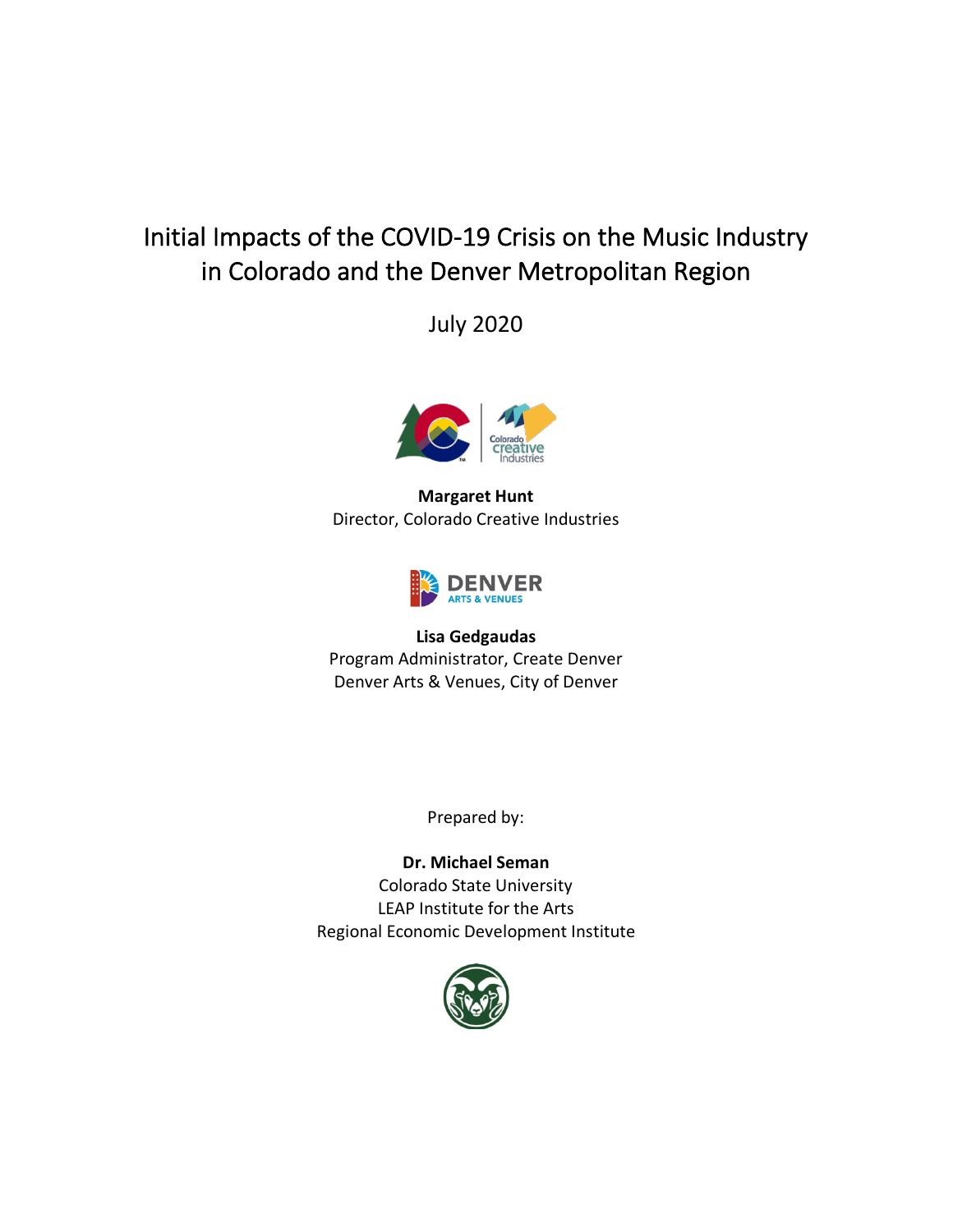### Introduction

The COVID-19 crisis has already significantly impacted the music industry throughout Colorado and in the Denver metropolitan region. The industry is driven by individuals, businesses, and venuesthat promote, host, and produce live events – these activities are severely curtailed under the necessary public safety actions taken by authorities at state and local levels. To better understand the damage the COVID-19 crisis has inflicted (and will continue to inflict) on the music industry in Colorado and the Denver metropolitan region, this study offers an estimation of employment and sales revenue losses in monthly increments from April to July, 2020.

### **Background**

All sectors of the music industry have been and will continue to be affected by the COVID-19 crisis. Yet they are reacting in differing ways. For example, concert promoters immediately lost all sales revenue due to cancelled or postponed programming. Despite this loss of revenue, promoters most likely did not decrease their employment in the short term as they scrambled to reschedule concerts in an uncertain future. However, this loss of revenue is unsustainable for more than a 30 to 60-day period. As the crisis continues threatening live events into 2021, retaining employees will be difficult. Conversely, in the face of an abrupt halt to sales revenue, many music venues immediately laid off staff.

Musicians will not weather the crisis uniformly as they are at various stages in their careers. Some musicians may be in established bands and earn 70% or more of their income from touring  $-a$ problematic situation in the current local, national, and global landscape. Musicians who augment their incomes through teaching may be able to navigate their way through this challenging time for a few months as instruction has rapidly transitioned online and demand for music instruction by homeschooling families has increased. If the large-scale cancellation of all live shows and touring activity continues well into the fall or 2021, however, it is likely that only very successful musicians who can rely on their previous work to generate sales in terms of physical releases, branded merchandise, streaming, and placements of songs in films, television shows, and commercials will continue to be employed as musicians.

This study uses data from two reports concerning the music industry in Colorado and the Denver metropolitan region as the basis for an economic model to estimate employment and revenue losses from April to July 2020. The reports were published in 2018 and estimate that Colorado's music industry supports 16,076 jobs and generates \$1.4 billion in sales revenue while the music industry in the Denver metropolitan region supports 8,569 jobs and \$842 million in sales revenue.<sup>1</sup> As noted in these reports, it is important to keep in mind that a large portion of economic activity in the music industry is not captured by any official means and thus the estimations in this study are conservative.<sup>i</sup>

### Impacts

 $\overline{a}$ 

Colorado's music industry will lose an estimated 8,327 jobs and almost \$345 million in sales revenue between April and July 2020 due to the COVID-19 crisis (Table 1). This represents 51% of total employment in the industry statewide and 24% of its annual sales revenue. Keep in mind

<sup>&</sup>lt;sup>i</sup> More information on how this study was constructed can be found in the "Methodology" section.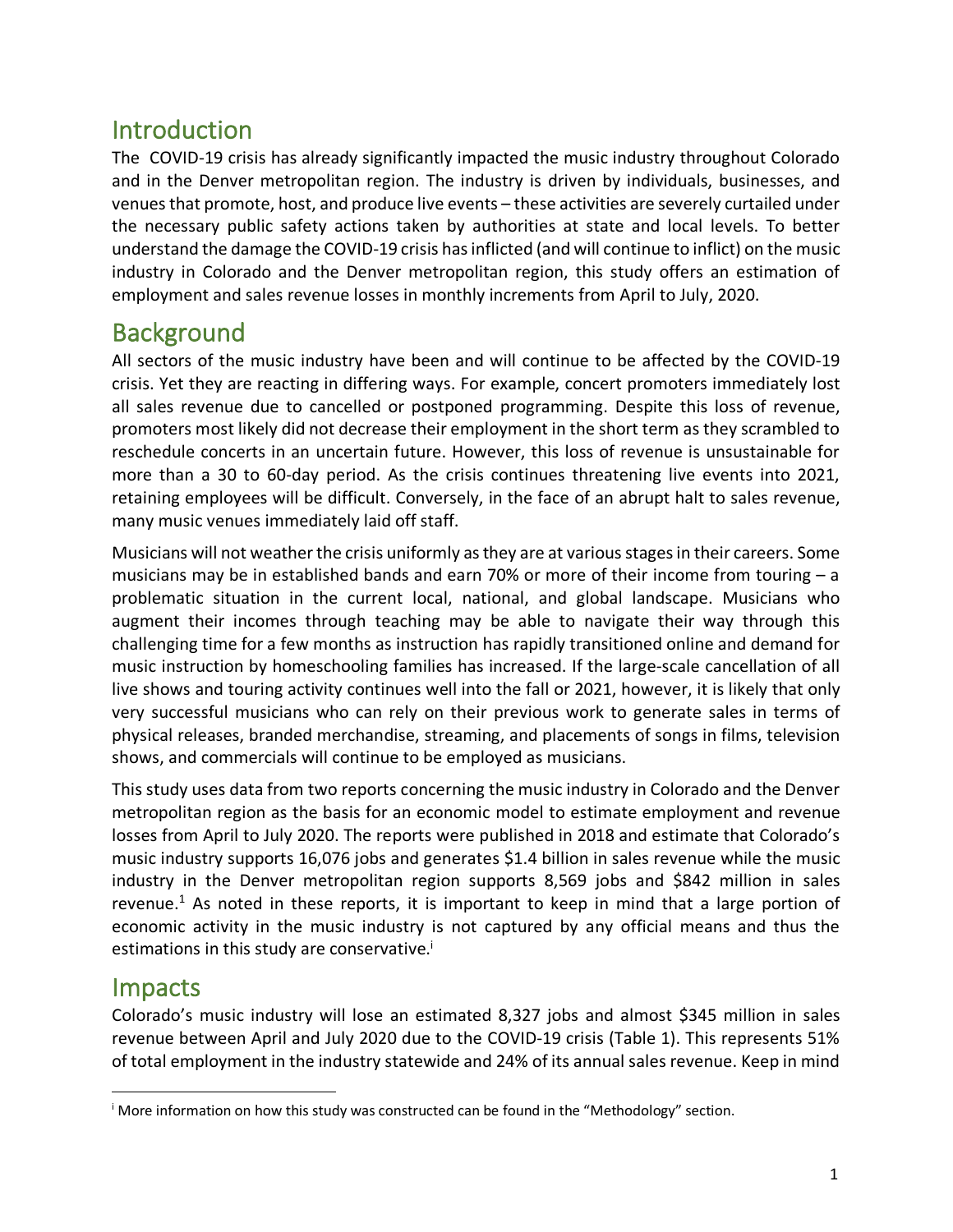that these estimates include those who are laid off and furloughed, plus those who piece together steady employment through various music-related "gigs" and as such may regain employment in the music industry beyond the time period examined.

| Month                  | Employment | <b>Sales Revenue</b> |  |
|------------------------|------------|----------------------|--|
| April (End of 30 Days) | 4,236      | \$76,511,379         |  |
| May (End of 60 Days)   | 6,808      | \$164,836,150        |  |
| June (End of 90 Days)  | 7,930      | \$255,292,424        |  |
| July (End of 120 Days) | 8,327      | \$344,654,842        |  |

#### **Table 1. Estimated Losses for Colorado's Music Industry: April – July 2020**

Source: *Colorado's Music Industry: A Current Analysis and Look Forward*; *Denver Music Strategy*; Author's estimates

The losses are not felt equally as some sectors of the industry are more exposed to the effects of the COVID-19 crisis than others (Table 2). In terms of employment losses, the Musicians, Managers, and Agents sector leads all others with an estimated 3,900 jobs lost. The Live Events sector, which includes those who work to ensure shows, concerts, and festivals happen in Colorado, represents another 3,320 jobs lost between April and July 2020. Together, these two sectors equal 87% of all jobs lost within the state's music industry.

Results are similar when considering losses in sales revenue. The Live Events sector will lose an estimated \$163 million in the four-month period studied claiming a 47% share of all revenue lost. The sector containing musicians and those who manage and book them is responsible for an estimated \$145 million in losses, or 42% of all losses in sales revenue. These two sectors of Colorado's music industry combine to equal 89% of all estimated losses in sales revenue between April and July 2020. Colorado's music industry is robust, but the COVID-19 crisis will cause substantial disruption to its core strengths – live music events, musicians, and those that handle their careers.

|                                 |                   | $%$ of            |                      | $%$ of            |
|---------------------------------|-------------------|-------------------|----------------------|-------------------|
| <b>Industry Sector</b>          | <b>Employment</b> | <b>Total Loss</b> | <b>Sales Revenue</b> | <b>Total Loss</b> |
| Musicians, Managers, and Agents | 3,900             | 47%               | \$145,781,496        | 42%               |
| Live Events                     | 3,320             | 40%               | \$163,022,200        | 47%               |
| Education                       | 397               | 5%                | \$3,152,962          | 1%                |
| <b>Instruments</b>              | 349               | 4%                | \$8,501,276          | 2%                |
| <b>Recording and Product</b>    | 182               | 2%                | \$11,775,438         | 3%                |
| Radio                           | 179               | 2%                | \$12,421,470         | 5%                |

#### **Table 2. Estimated Losses for Colorado's Music Industry by Industry Sector: April - July 2020**

Source: *Colorado's Music Industry: A Current Analysis and Look Forward*; *Denver Music Strategy*; Author's estimates

The Denver metropolitan region will experience similar losses as the entire state. This is unsurprising as related activity in the region represents roughly half of music industry activity statewide. Between April and July 2020 an estimated 4,525 jobs and \$213.7 million in sales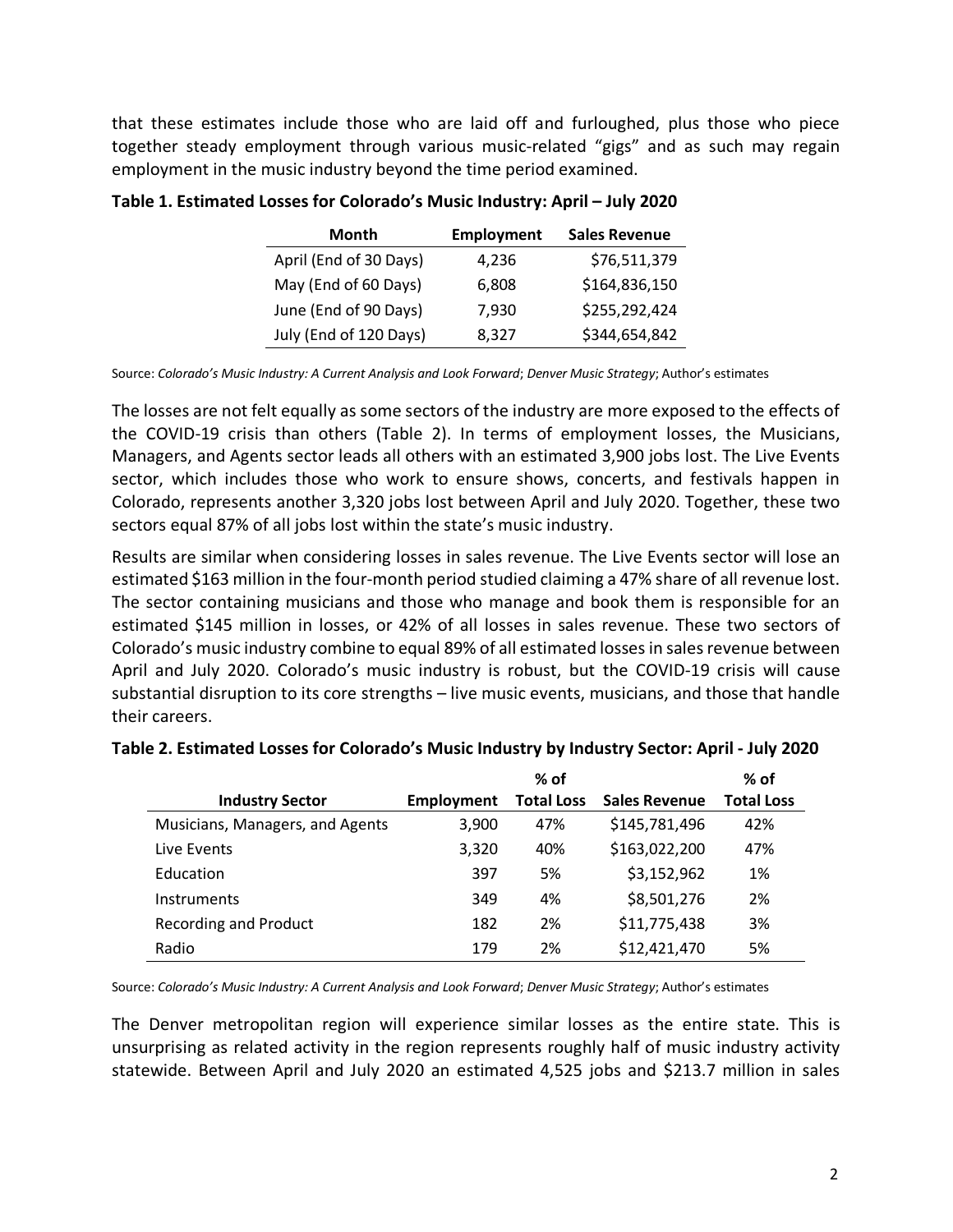revenue will be lost in Denver's music industry (Table 3). These estimated losses account for 53% of employment in the region's music industry and 25% of its annual sales revenue.

| Month                  | Employment | <b>Sales Revenue</b> |
|------------------------|------------|----------------------|
| April (End of 30 Days) | 2,340      | \$48,350,516         |
| May (End of 60 Days)   | 3,712      | \$103,511,795        |
| June (End of 90 Days)  | 4,288      | \$159,058,202        |
| July (End of 120 Days) | 4,525      | \$213,797,442        |

**Table 3. Estimated Losses for Denver's Music Industry: April - July 2020**

Source: *Colorado's Music Industry: A Current Analysis and Look Forward, Denver Music Strategy*, Author's estimates

When separated into industry sectors, the Musicians, Managers, and Agents leads all others in employment losses with its 2,013 estimated jobs lost a 45% share of total employment losses within the four-month period (Table 4). The sector responsible for the promoting and hosting of concerts and festivals, Live Events, is close behind with a 44% share of all estimated job losses. Together, these sectors are responsible for 89% of all estimated employment losses in Denver's music industry. These two sectors are also responsible for a majority of estimated losses in sales revenue for the industry. The Live Events sector is estimated to lose \$109.1 million in sales revenue from April to July 2020 which is 51% of all sales losses in the industry for the time period, while Music, Managers, and Agents is estimated to endure a loss of just over \$84 million in sales revenue. Combined, these two sectors represent an overwhelming 91% of all estimated losses in sales revenue. The core strengths of Denver's music industry are the same as those for the entire state – live music events, musicians, and those that handle their careers. The COVID-19 crisis is well underway to dealing substantial economic blows to all of these strengths.

|                                 |                   | $%$ of            | <b>Sales</b>   | $%$ of            |
|---------------------------------|-------------------|-------------------|----------------|-------------------|
| <b>Industry Sector</b>          | <b>Employment</b> | <b>Total Loss</b> | <b>Revenue</b> | <b>Total Loss</b> |
| Musicians, Managers, and Agents | 2.013             | 45%               | \$84,491,589   | 40%               |
| Live Events                     | 1,985             | 44%               | \$109,192,574  | 51%               |
| Education                       | 195               | 4%                | \$533,561      | $< 1\%$           |
| <b>Instruments</b>              | 149               | 3%                | \$5,109,962    | 2%                |
| <b>Recording and Product</b>    | 99                | 2%                | \$6,668,754    | 3%                |
| Radio                           | 84                | 2%                | \$7,801,002    | 4%                |

| Table 4. Estimated Losses for Denver's Music Industry by Industry Sector: April - July 2020 |  |  |
|---------------------------------------------------------------------------------------------|--|--|
|                                                                                             |  |  |

Source: *Colorado's Music Industry: A Current Analysis and Look Forward, Denver Music Strategy*, Author's estimates

# **Conclusion**

While the estimated losses in this study are substantial, they are also most likely conservative. A fair share of economic activity within any music industry ecosystem is informal and not reported to the institutions collecting such data. It is important to note these estimations only represent the impacts to people, businesses, and venues within the music industry. The "ripple effect" across all industries that the absence of spending and loss of employment in the music industry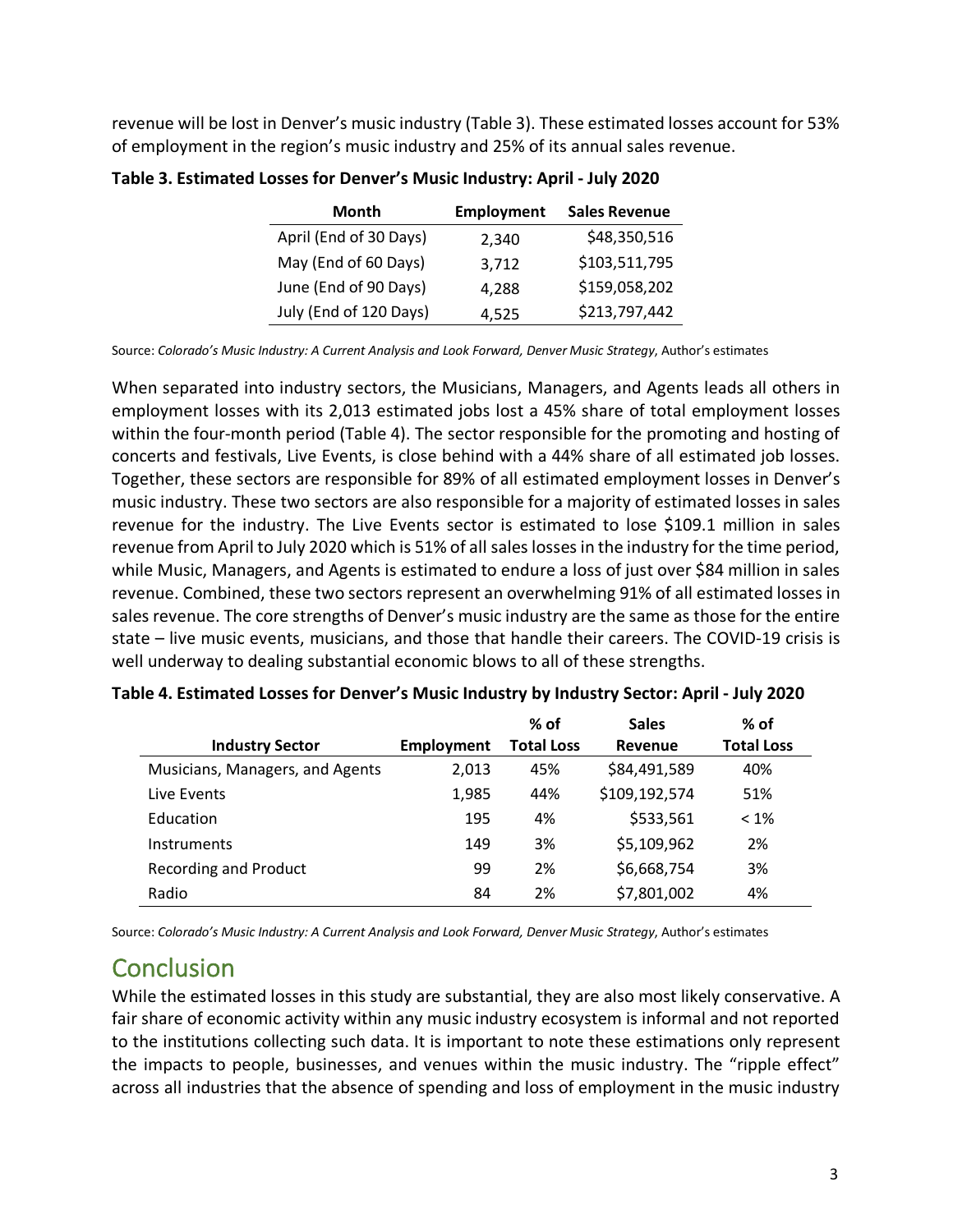causes is not captured here. One need only look to Austin, Texas and the loss of the SXSW conference and music festival this year to understand how a loss of economic activity in the music industry impacts businesses across many other industries within a region. Although not used in this study, employment multipliers for the industry sectors comprising the music industry range from 1.4 to 2.5. This suggests that for each job lost in the music industry, others are lost outside of the industry. The same potential ripple effect is true for sales revenue.

Colorado's music industry is also about more than just music. It generates \$1.4 billion in sales revenue annually (\$842 million in Denver) and is intertwined with other industries such as health care, outdoor recreation, craft brewing, film, technology, and more.<sup>2</sup> Music venues alone are more than just places for artists and fans to gather, they double as entrepreneurship incubators, help build social ties as gathering spaces for community members, and are often hubs for everyone who participates in a region's broader creative economy.<sup>3</sup> These venues are a fundamental infrastructure on the verge of extinction. An estimated 90% of them will close across the country within six months if the COVID-19 crisis continues to prohibit them from opening their doors to music fans at meaningful capacity levels. <sup>4</sup> What is needed to avert this crisis is substantial financial support from federal, state, and city channels as well as the philanthropic sector.

There will undoubtedly be wide-ranging and long-lasting impacts on the music industry in Colorado and the Denver metropolitan region due to the COVID-19 crisis. Many in Colorado's philanthropic sector and private industries – in addition to artists – have quickly stepped up to help. The Colorado Music Relief Fund's televised and streaming event, "Banding Together" raised \$625,000 for music industry participants and was sponsored by Breckenridge Brewery, Bohemian Foundation, Live Nation, and others. The Lumineers-hosted livestream event, "Colorado Gives Back," raised over \$600,000 for the Recording Academy's MusiCares charity, as well as the Colorado Restaurant Association in order to help those affected by the COVID-19 crisis.<sup>5</sup> These events are a testament to the enthusiastic support and dedication of all who love music in Colorado, but the combined total of funds raised will only help those in the music industry with immediate needs.

This situation is not unique to Colorado. Efforts are underway nationwide that may help influence federal policymakers and benefit music ecosystems across the country. The National Independent Venue Association (NIVA) is lobbying Congress to secure assistance for venues across the country while more than 600 artists including Lady Gaga, Mavis Staples, Willie Nelson, and André 3000 signed a letter sent to Congress supporting NIVA's efforts. Denver Arts & Venues' Red Rocks Amphitheatre is a member of NIVA and actively working to support their mission to preserve and nurture the ecosystem of independent live music venues and promoters throughout the United States. NIVA's mission statement highlights the value of music venues to their surrounding communities stating they "are critical to their local economies and tax bases as employers, tourism destinations, and revenue generators for neighboring businesses such as restaurants, hotels, and retail."6

Looking towards the future when the COVID-19 crisis starts to recede, the Music Cities Together initiative is working with cities across the country through their Reopen Every Venue Safely (REVS) program. Denver Arts & Venues represents Denver in the REVS program joining Los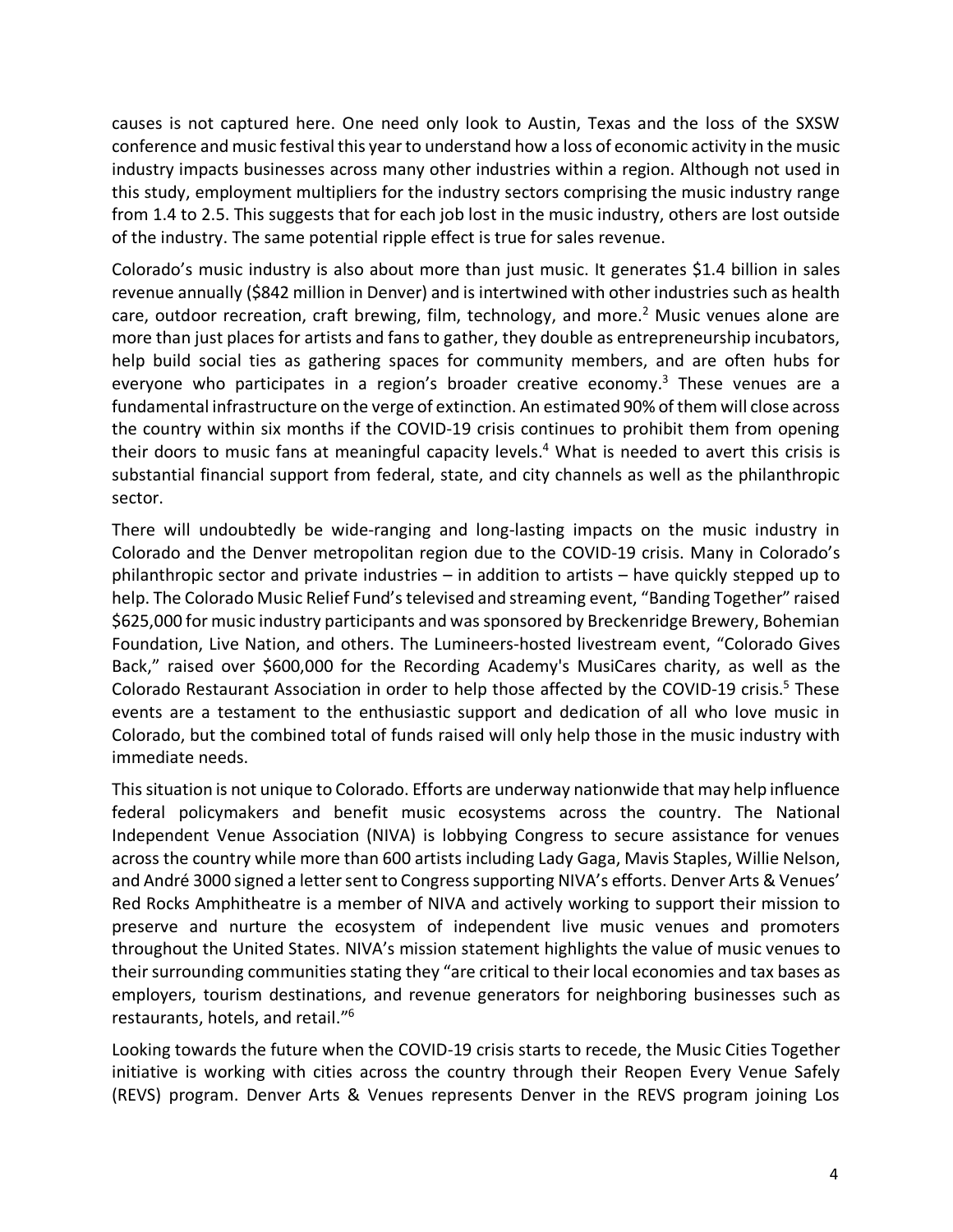Angeles, Chicago, Austin, New Orleans, Seattle, Portland, Cleveland, Albuquerque, Louisville, and Charlotte, plus representatives from Canada and the United Kingdom. REVS will facilitate bestpractices for venues to reopen.<sup>7</sup> Reopening efforts will not come without a price tag. Venues may need to train staff, hire additional security, purchase personal protective equipment, upgrade ventilation systems, and invest in other safety precautions. These are substantial financial challenges for businesses that have not had any income for months.

Colorado policymakers and leaders should initiate targeted responses now. This could mitigate irrevocable damage to what was a thriving economic engine for the state leading up to the COVID-19 crisis. Coordinated efforts amongst those in the public, private, and philanthropic sectors will ensure that when it is safe to experience music again – in the venues and at the festivals that Colorado is known for worldwide – the music will still be there.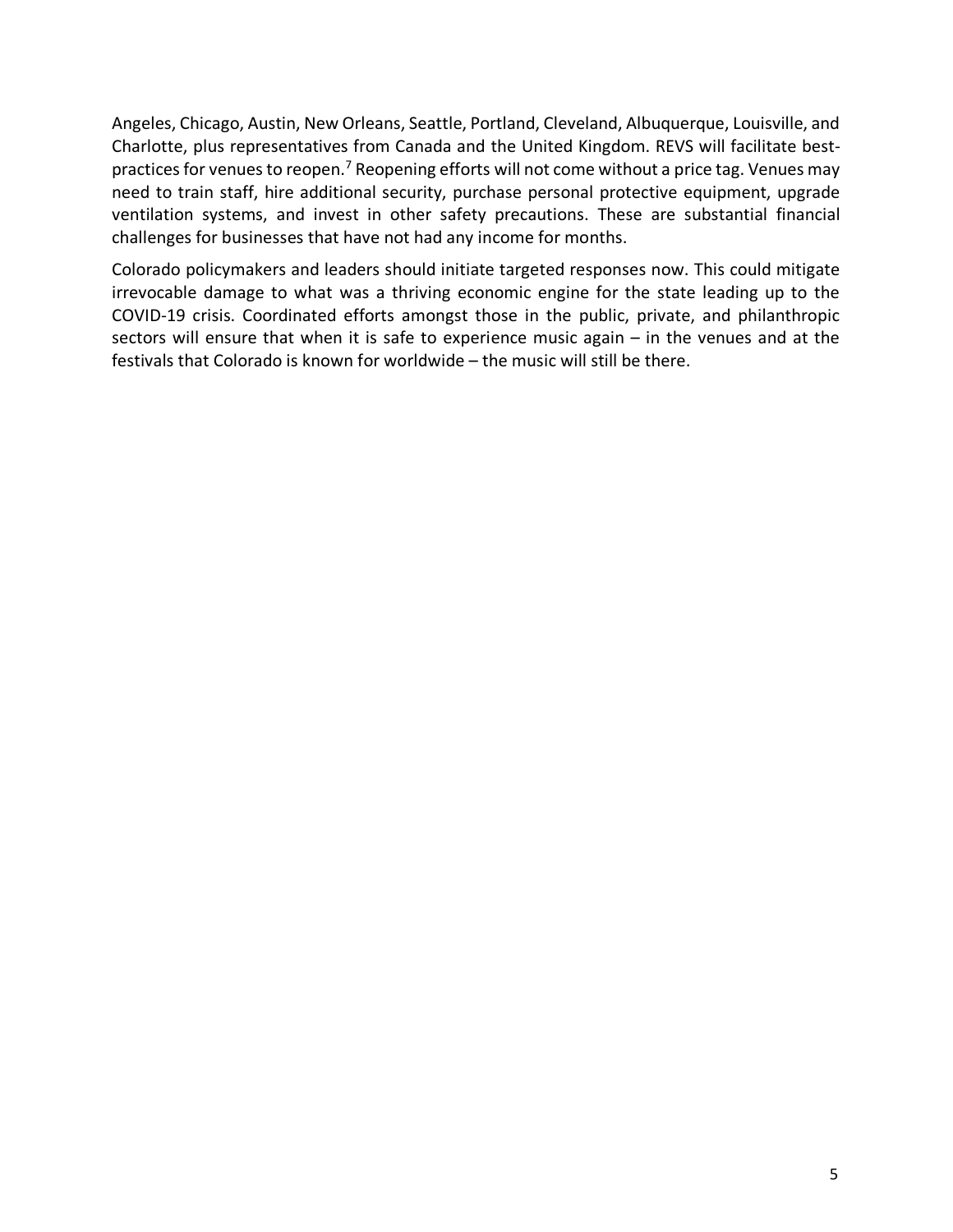# Methodology

This study uses the methodology and data provided in the reports, *Colorado's Music Industry: A Current Analysis and Look Forward* and the *Denver Music Strategy* as the basis for the definition and size of the music industry in Colorado and the Denver metropolitan region.<sup>8</sup> Both of these reports were published in 2018 and are publicly available. The reports take an "industrial approach" in defining the music industry and include the firms and establishments that comprise the industry and all of their employees including support staff, e.g., the receptionist, the in-house graphic designer, and the promoter at a concert promotions company. Those who are selfemployed and work in a freelance capacity are also included.

The studies used the North American Industry Classification System (NAICS) to define which industry sectors should comprise Colorado's music industry and data was gathered from various sources such as the City of Denver Arts & Venues, EMSI, U.S. Census, the Bureau of Labor Statistics, *Pollstar*, audited financial statements, media reports, and information gained from industry representatives. The studies note that despite the amount of data gathered, a substantial amount of economic activity in the music industry is not captured by any official means, so their results are likely conservative.

The economic model used in this study estimates losses from April 1st to July 31st, 2020 and incorporates several assumptions based on an informed perspective. The effects of local and statewide "stay-at-home" and "safer-at-home" orders and the closing of non-essential businesses are considered as well as all live events at full-capacity being prohibited until likely 2021 at the earliest. The model assumes access to federal stimulus funds for firms, establishments, and the self-employed. Additionally, this model incorporates a predicted 24% contraction of the United States' overall economy taking hold in April and progressing through the second quarter of 2020 and unemployment averaging 14% in the same time period.<sup>9</sup>

Information concerning how the COVID-19 crisis may affect specific aspects of the music industry in Colorado was gained from informal interviews with those in the industry and perspectives published via media outlets, private firms, and government agencies. It is important to note that estimated job losses include those who are laid off and furloughed, plus those who piece together steady employment through music-related "gigs" and as such may regain employment in the music industry beyond the time period examined.